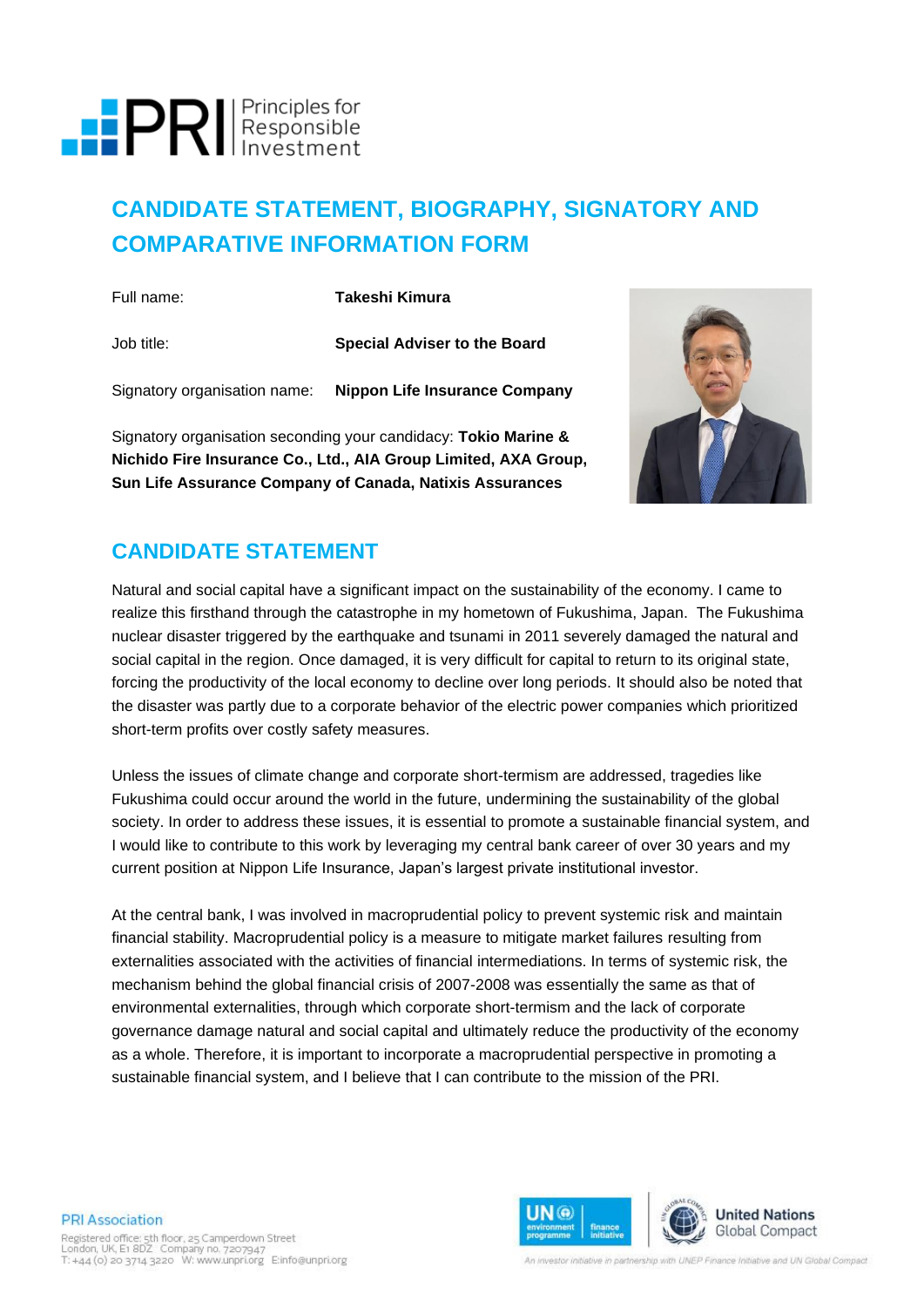Various players are involved in the financial system: banks, investment funds, non-financial companies, policymakers, and institutional investors. In order to exercise its leadership, the PRI needs to reach out to all of these stakeholders. If elected, I will contribute to the PRI's activities by leveraging the network that I built up during my central bank career and the leadership of Nippon Life Insurance in the financial industry. In addition, I will keep in mind that Japan is a country of current account surplus and Japanese institutional investors need to take initiative to support a global sustainable financial system through responsible investment activities.

## **BIOGRAPHY**

## *Academic background*

I have a master's degree in economics and a doctor's degree in engineering.

- Master of Science in Policy Economics, University of Illinois at Urbana-Champaign (1994, U.S.)
- Doctor of Engineering, Tokyo Institute of Technology (1997, Japan)

I majored in macroeconomics, monetary economics, econometrics, and operations research. I published many papers in the refereed journals (including the top 10 journals) of these fields.<sup>1</sup>

## *Professional background*

I started my central bank career at the Bank of Japan (BOJ) in 1989 and worked at the Bank until 2020. <sup>2</sup> During that time, I was seconded to the Board of Governors of the Federal Reserve System (FRB) from 2003-2004. After retiring from the BOJ last year, I joined Nippon Life Insurance.

At the BOJ, I was involved in various fields of central banking: monetary policy, macroprudential policy, money market operations, and payment system innovations (digital currency).

- Director-General, Payment and Settlement Systems Department, 2018-2020
- Deputy Director-General, Financial System and Bank Examination Department, 2015-2018
- General Manager, Regional Branch, 2013-2015
- Associate Director-General, Monetary Affairs Department, 2011-2013
- Associate Director-General, International Department, 2009-2011

Meanwhile, I represented the BOJ in various international committees and groups:

- BIS/CPMI (Bank for International Settlements, Committee on Payments and Market Infrastructures), 2018-2020
- FSB/SCAV/AGV (Financial Stability Board, Standing committee on Assessment of Vulnerabilities, Analytical Group of Vulnerabilities), 2015-2018
- G20 Study Group on Commodities, 2010-2011, and so on

At Nippon Life Insurance, as Special Adviser to the Board, I currently engage in several projects in cooperation with three departments: Financial Planning Department, Corporate Planning Department, and Global Business Planning Department. Among the projects is formulation of an ESG investment policy.



<sup>&</sup>lt;sup>1</sup> For details, see my home page at URL[: research papers by takeshi kimura \(google.com\)](https://sites.google.com/site/researchpapersbytakeshikimura/).

<sup>2</sup> See URL: Home : 日本銀行 [Bank of Japan \(boj.or.jp\)](https://www.boj.or.jp/en/index.htm/) .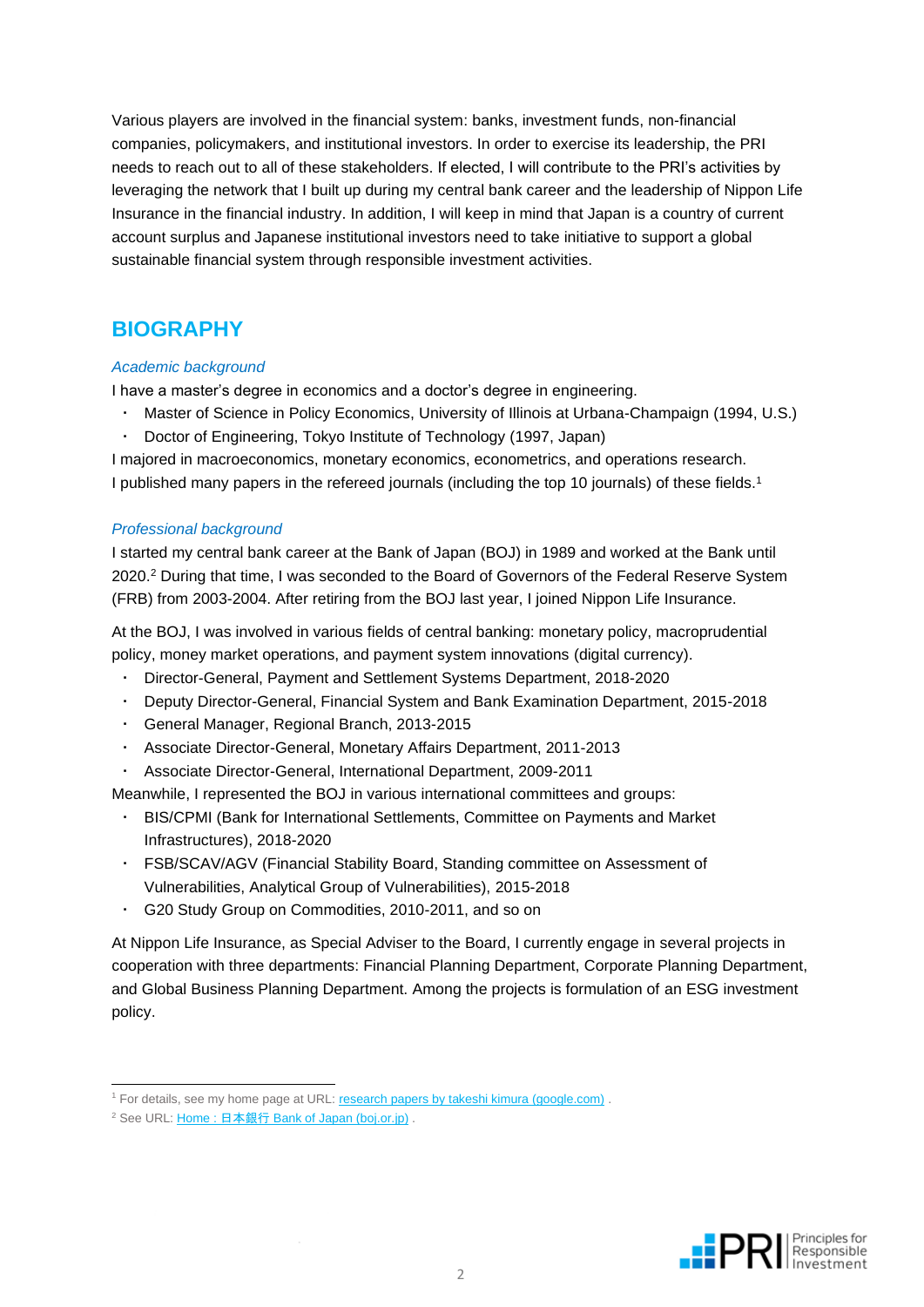# **SIGNATORY ORGANISATION INFORMATION**

Nippon Life Insurance is Japan's largest private institutional investor and manages assets of about USD 690 billion in stocks, bonds, and loans.<sup>3</sup> The Nippon Life Group's asset management subsidiary, Nissay Asset Management, handles assets under management of about USD 280 billion.

Nissay Asset Management signed the PRI in 2006, when the Principles were launched, and introduced ESG assessments into investment decisions in 2008. Since then, the Group has accumulated many years of experience in ESG evaluations of investee companies. In 2016, the parent company, Nippon Life, signed the PRI and began to leverage the ESG knowledge and experience within the Group. In the annual PRI assessment, it received the highest assessment grade, A+, in four modules for a second consecutive year (2019-2020).

In the spring of 2021, Nippon Life established the ESG Investment Strategy Office and began incorporating ESG factors into investment analysis and decisions for all assets in its USD 690 billion portfolio, aiming to achieve net-zero emissions throughout its portfolio by 2050. Nippon Life is the first Japanese institutional investor to adopt such an investment policy, which aligns with the Japanese government's goal of attaining net-zero emissions by 2050.

Nippon Life holds equities and bonds of about 1,500 Japanese companies, roughly 70% of the companies listed on the First Section of the Tokyo Stock Exchange. As a universal owner, Nippon Life can use shareholder engagement to influence corporate behavior and contribute to addressing financial risk from externalities. It will consider adding a decarbonization pledge as a condition for supporting the election of board members at shareholders meetings.

Through its active engagement in ESG investments, Nippon Life aims to contribute to the realization of a sustainable society and ultimately improve its portfolio return/risk.

# **SPECIFIC EXPERTISE**

## **LEADERSHIP AND GOVERNANCE EXPERIENCE**

*I am currently the Special Adviser to the Board of Nippon Life Insurance, but since I have only been with the company for one year, I will provide leadership examples from my previous career at the Bank of Japan (BOJ), the country's central bank, in the following*.

Ensuring the stability of financial and payment systems is the central bank's mission, and this coincides with the PRI's philosophy of promoting a sustainable financial system. With the progress of digitalization of society in recent years, the central bank has faced the challenge of reforming payment systems. From 2018, as Director-General, I led the BOJ's Payment and Settlement Systems Department. A particularly important issue was whether the central bank should issue digital currency.



<sup>&</sup>lt;sup>3</sup> See URL: [Annual Report | Nippon Life Insurance Company \(nissay.co.jp\)](https://www.nissay.co.jp/english/annual/2020.html) .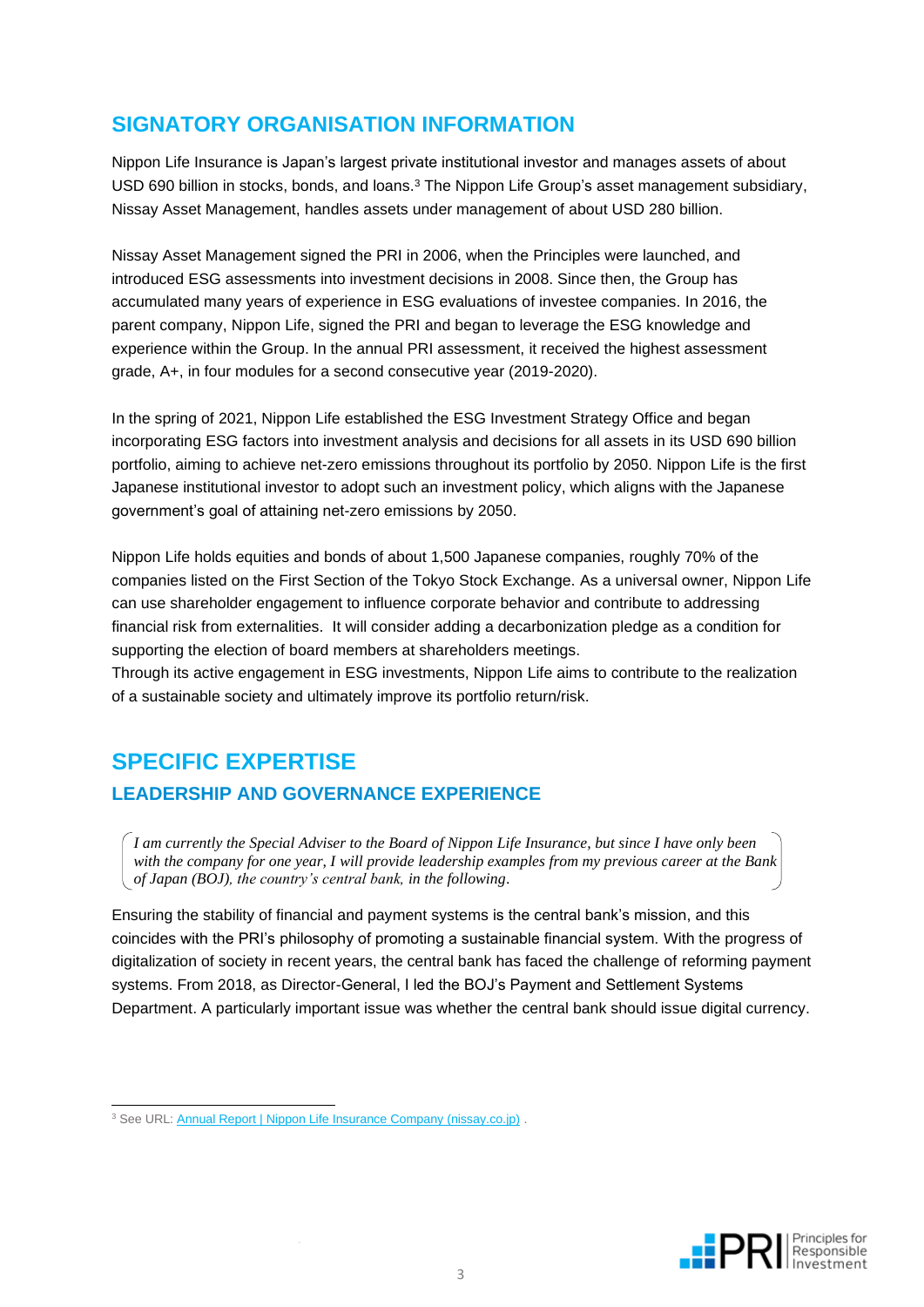I established a study team within the department, and formed a group with other advanced central banks to assess the potential case for central bank digital currency (CBDC).<sup>4</sup>

Various players are involved in payment systems: banks, nonbanks, market infrastructures, and endusers such as firms and individuals. Since the issuance of CBDC could have a significant impact on these players, a national debate was necessary from the perspective of improving customer convenience and maximizing the benefits of technological innovation while avoiding a hasty decision. As Director-General, I held discussions with various stakeholders through many forums and exchanged opinions with politicians and the media. After that, with the consent of the BOJ Governor, I decided to start the process for proof of concept for CBDC.

In addition, in the field of payment systems, I tackled the issue of reforming cross-border payments, a priority issue for the G20 and FSB.<sup>5</sup> As a member of CPMI, I held discussions with other central banks and set out the direction of reform for domestic players such as banks and nonbanks.<sup>6</sup>

## **GENERAL**

# **DEMONSTRATED LEADERSHIP WITHIN RESPONSIBLE INVESTMENT, ESG EXPERTISE AND OTHER EXPERIENCE RELEVANT TO THE LONG-TERM SUCCESS OF THE PRI**

*The following are examples of my leadership efforts at the BOJ to ensure the stability and sustainability of the financial system, which is relevant to the long-term success of the PRI.*

#### *International leadership*

In 2015, the FSB launched the Systemic Stress Initiative to explore how investment funds and other non-bank financial institutions might collectively act in ways that amplify shocks in financial markets. In this initiative, as a lead author, I wrote a report on the behavior of insurance companies.<sup>7</sup> I led the discussion with regulators of advanced countries, taking into consideration the fact that insurers behave differently depending on their business model, portfolio (asset and liabilities composition), and regulations in each jurisdiction.

#### *National leadership*

.

In Japan, against the background of the stagnation of the economy resulting from the aging and shrinking population, the core profitability of banks has continued to decline. However, a lot of banks maintained higher dividend payout ratios, which could lead to lower solvency in the long run. This



<sup>4</sup> See URL: [Central bank group to assess potential cases for central bank digital currencies :](https://www.boj.or.jp/en/announcements/release_2020/rel200121a.htm/) 日本銀行 Bank of Japan (boj.or.jp)

<sup>&</sup>lt;sup>5</sup> See URL: Cross-border Payments - [Financial Stability Board \(fsb.org\)](https://www.fsb.org/work-of-the-fsb/financial-innovation-and-structural-change/cross-border-payments/)

<sup>&</sup>lt;sup>6</sup> The Committee on Payments and Market Infrastructures (CPMI) is an international standard setter that promotes, monitors and makes recommendations about the safety and efficiency of payment, clearing, settlement and related arrangements, thereby supporting financial stability and the wider economy.

<sup>7</sup> As for the systemic stress assessment by the FSB, see URL: [FSB assesses financial vulnerabilities and takes stock of actions](https://www.fsb.org/wp-content/uploads/R250618.pdf)  [under its 2018 workplan](https://www.fsb.org/wp-content/uploads/R250618.pdf) .